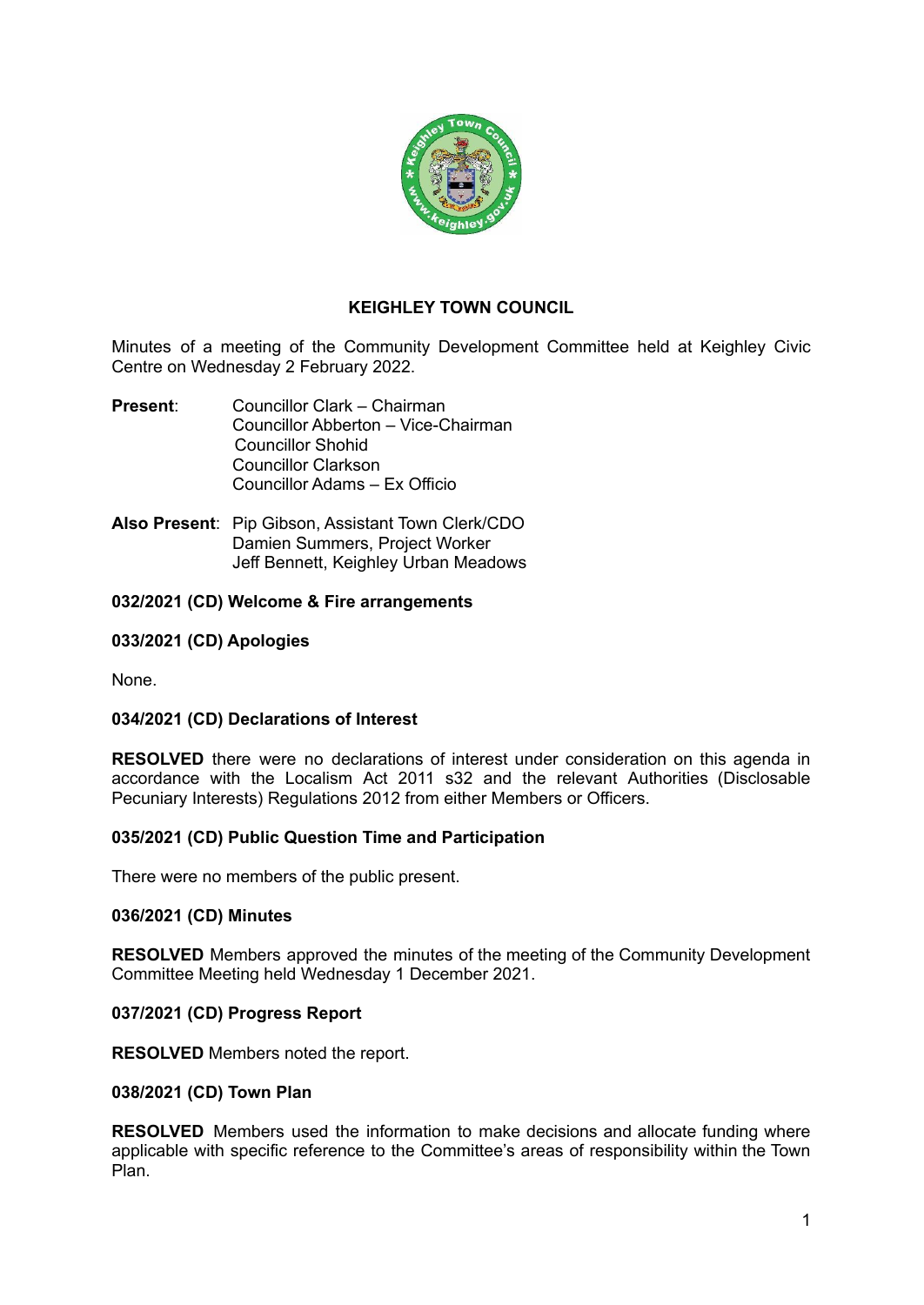**RESOLVED** Members reviewed the Community Development Committee's key objectives in the Plan and recommended the following amendments be taken before the Town Plan Steering Group for approval and thereafter Full Council:

- I. AC003 that "Create a "Creative Keighley" Arts and Culture Channel on YouTube and invite the community to submit content for publication." Be amended to read "Provide Audio-Visual technical facilities, support and advice to creative groups and individuals wishing to promote their activities on social media."
- II. AC004 that "Maintain a database of creative practitioners." Ne amended to read "The Council shall offer exhibition space within the Civic Centre to local creative groups and practitioners and keep a register of those who show their work."

## **039/2021 (CD) Downstairs Project**

## **RESOLVED** Noted.

## **040/2021 (CD) Project Worker Report**

Members considered the attached report from the Project Worker on their latest work.

### **RESOLVED** Noted

## **041/2021 (CD) Budget Update**

**RESOLVED** Members noted the position of the 2021/22 Committee budget.

**RESOLVED** Members delegated authority to the Assistant Town Clerk/CDO, to request the provision of earmarked reserves in respect of unspent provision in the revenue budget 2021/22 at the next meeting of the Finance and Audit Committee in February.

**RESOLVED** Members chose not to earmark the Utley Baby Memorial and Ward Development Forum budget lines.

**RESOLVED** Members agreed that the £900 Big Draw budget could be used to support the St. George's Day drawing competition.

**RESOLVED** Members requested an update on the budget at the April committee meeting.

### **042/2021 (CD) Activity Plan 2022/23**

**RESOLVED** The Committee are asked to make suggestions for areas of activity.

### **043/2021 (CD) Town Funds Deal**

Cllr Corkindale was not present at the meeting.

### **043/2021 (CD) Future Items**

**RESOLVED** that "Headings for Committee Development activity 2022/23" be included on the next Agenda.

## **044/2021 (CD) Date of Next Committee Meeting**